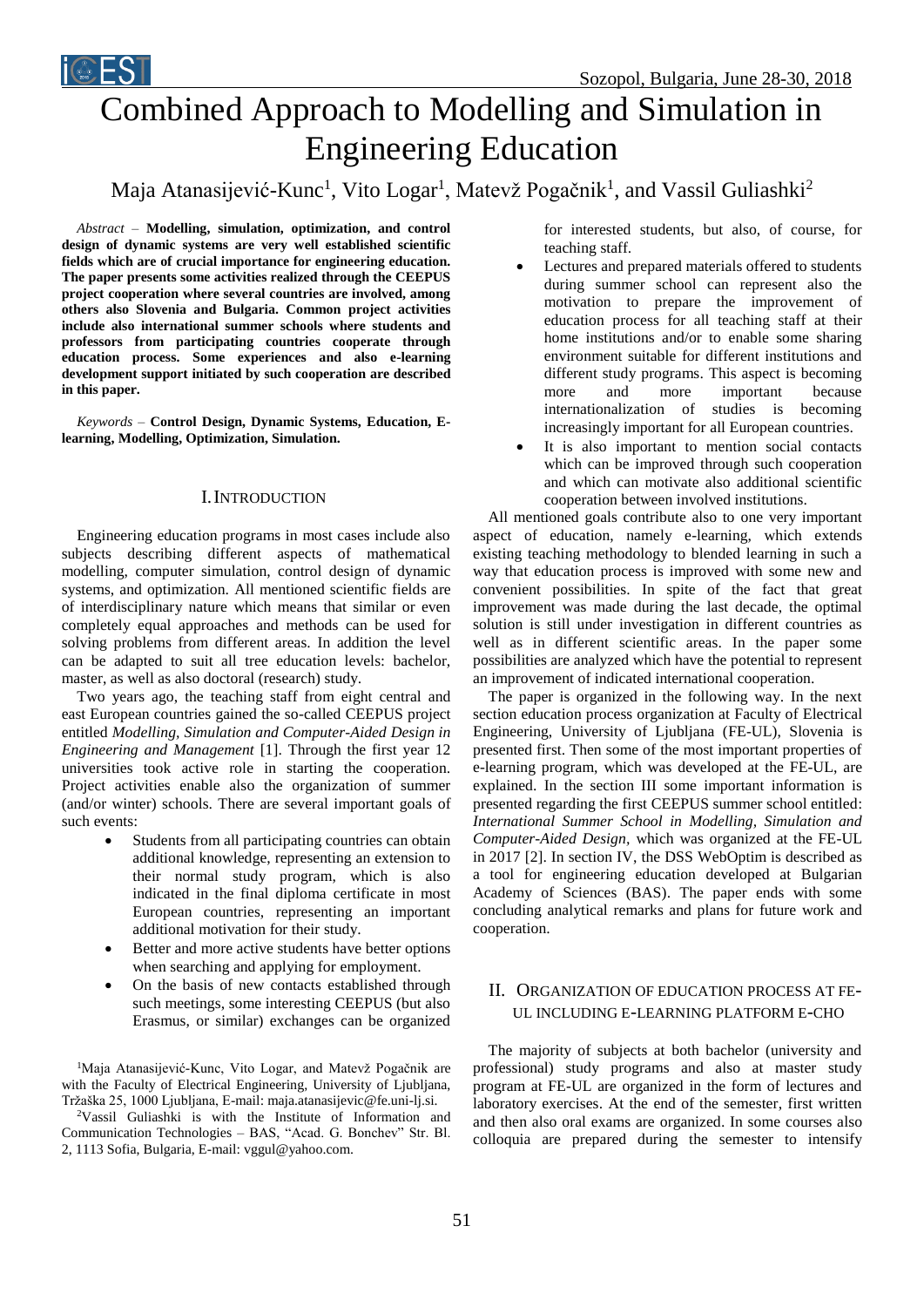

students' work. Very high colloquia's exam grade sometimes means that student has also passed written examinations.

In 2014/15, we have, in addition to the previously mentioned forms, introduced also the e-learning platform E-CHO for all the courses at all education levels. The development of this platform has long been conducted by the Laboratory for Telecommunications at FE-UL. Its efficiency was tested and complemented for the purposes of studies at FE-UL already in previous years [3-5]. Because of many positive experiences further development of the so-called combined or blended learning taking into account new possibilities, is now under investigation. The goals are numerous, but some of the most important are the following:

- gradual subject presentation,
- flexibility and multi-functionality,
- enhancement of motivation,
- step by step improvement of the platform E-CHO regarding specific experiences and arising needs,
- explicit subjects' connections, where possible,
- $\bullet$  internationalization of some lectures, courses, or even study programs.

E-CHO is an e-learning Internet-based platform which associates and combines numerous e-learning functionalities. It can also be integrated into other web-based applications. This platform provides e-learning management (LMS – Learning Management System), e-learning content managing (LCMS – Learning Content Management System), tracking of the teacher's activity and progress, knowledge assessment/testing, e-learning standards' support (SCORM and QTI) and multilingualism. During the last few years improved versions of E-CHO were developed where special attention was devoted to the simplification of content development procedures, improvement of progress tracking tools and learning statistics reports, adaptive access – rights management, video and multi – media support, simplified third party integration through open interfaces, new mobile interfaces (tablets, smart-phones), and also improved knowledge assessment (new question types, simplified tests and questionnaires development and delivery).

Each professor and his/hers assistants, as well as all the students of FE-UL, can enter E-CHO through corresponding user name and password information. Starting window is illustrated in Fig. 1. Each professor can develop e-learning contents for the courses he/she is responsible for by clicking the button Classroom (see upper part of Fig. 1). This opens the window of the form as is presented in Fig. 2. In the left part of the window the titles of the subjects are displayed. Below also the access to the short manual is available and some answers to frequently asked questions. Titles of already developed contents are displayed in the next column. It is possible to observe all developed contents or only those which are connected to the certain subject. The user can develop contents in the following forms: file, figure, questions, folder with questions, web-page, url-address, video, different tests, group of contents, course, and video course.







Fig. 2: E-classroom with professor's subjects and developed content elements

All prepared contents can be connected to one or more subjects in corresponding way. During development or during education process the chosen contents can be made visible only for developers. When desired this status can simply be changed and the chosen content is than delivered to the chosen students' group or groups.

It is important to mention that teaching staff and students can develop contents in the same way. Of course, if students are uploading their homework, projects, or exams these materials can be accessed by teaching staff only, but if their project results can represent interesting information to the whole group, it can also be made visible for everyone from the corresponding group. These properties are important because in this way developed contents can also be combined into different course forms and flexibility of education can be increased.

### III. INTERNATIONAL CEEPUS SUMMER SCHOOL

As already mentioned, in 2017, the first *International Summer School in Modelling, Simulation and Computer-Aided Design* was organized at the Faculty of Electrical Engineering, University of Ljubljana. All professors who contributed to the mentioned summer school prepared corresponding materials, which were organized into lectures and laboratory exercises. Prepared materials were distributed among all summer school participants (students and teaching staff) in electronic form and were later also published in a paper form [2].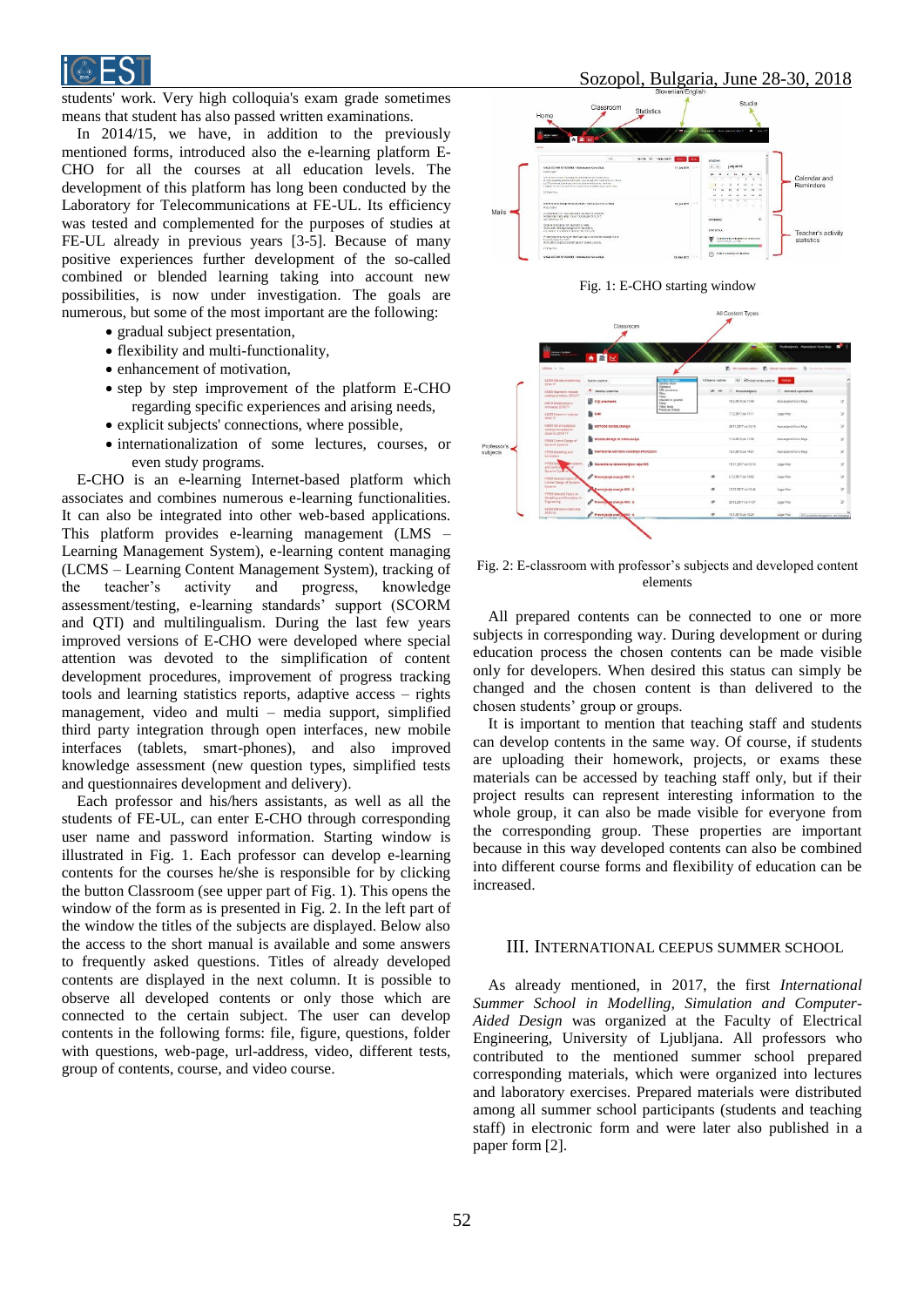

As all materials were prepared in electronic form we have decided to include them also into a new course-unit entitled *Modeling and simulation* as indicated in Fig. 2 because of the following reasons:

- The form of prepared materials includes lectures and laboratory exercises, which are frequently used education forms at FE-UL, but also at many other universities.
- Prepared materials can be accessed by guest professors from all the locations where Internet is available. They can be used inside the subject or separately, regarding certain situation or usage goal.
- Also the students to whom access is permitted can use the prepared materials.
- It is expected that summer school can be organized again and as material is well organized, also further extensions and/or suitable adaptations can be performed in a simpler and more transparent way regarding all the participants.
- Mathematical modelling is frequently connected also with the experiments involving real and/or virtual systems. Such experiments were already developed for some pilot plants and included into the education process at FE-UL through E-CHO platform [5, 6]. Additional similar possibilities are under investigation [7].
- As E-CHO supports also video elements, further summer/winter schools can be active also in this direction.

It is important to mention that one very frequently used activity (in addition to analysis) in modelling as well as in control design of dynamic systems is optimization. This important chapter can be included in many existing courses at FE-UL. But, an interesting possibility for engineering education represents also the so-called WebOptim tool which was developed at Bulgarian Academy of Sciences which has also participated at CEEPUS summer school and is presented in the following section.

# IV. THE DSS WEBOPTIM AS A TOOL FOR ENGINEERING EDUCATION

The decision support systems (DSS) can be considered as a tool, contributing to the modern engineering education. A web-based DSS WebOptim (http://weboptim.iinf.bas.bg/) for solving multiple objective optimization problems has been proposed in [8] and developed (see [9,10]). The system WebOptim is designed in a modular principle, extensively using XML as communication standard and web services. The core system module is an original generalized interactive scalarizing method. It includes thirteen interactive methods. Most of the widely known scalarizing approaches (reference point approach, reference direction approach, classification approach etc.) are realized in the scalarizing method. The Decision Maker (DM) can choose the most suitable for him/her form to input his/her preferences: objective weights,

aspiration levels, aspiration directions, aspiration intervals. This information could be changed interactively by the DM during the solution process. Depending on the DM's preferences form the suitable interactive optimization method is chosen automatically.

There are possibilities for distance/electronic education by means of WebOptim for students and post-graduate students in different areas: engineers, economists, persons making decisions (decision makers) in the management of enterprises and production processes, as well as all kinds of experts, who solve optimization problems in their activities (see [9]).

WebOptim may be used as a training system for distance learning (e-learning), providing flexible high qualitative online courses in single- and multiple-objective optimization methods. The solvers engaged in WebOptim allow performance of test experiments on pure continuous, pure integer, as well as on mixed-integer optimization problems.

The system WebOptim may be used both as an educational and as a research tool. For this reason it is designed as an open and extensible system. New methods, solvers, problem types and basically every kind of modules can be added at any time. With an Internet connection the students or postgraduate students can participate in online courses from any location in the world. The lecturer in the corresponding course has prepared series of common accessible examples with attached detailed description of the models and the methods, available for solving each example. It is suitable these series of examples to be used as training aid in the different courses. Starting by simple problems and continuing with always more and more complex problems, in this public profile the student can make steps from the fundamentals to advanced subjects. Each student has online access to the course content.

The system quality (see [11]) of WebOptim using 4 groups of criteria can be evaluated as follows: Group I (Learner Interface): Ease of use; User-friendliness; Ease of understanding; Operational stability; Group II (Learning Community): Ease of accessing shared data; Ease of discussion with teachers; Group III (System Content): Sufficient content; Useful content; Group IV (Personalization): Capability of controlling learning progress; Capability of recording learning performance.

### V. CONCLUSION

From the presented the following can be concluded:

- E-learning has become an important aspect of engineering education at many different institutions.
- In spite of the fact that this learning approach has been world-wide adopted many institutions try to develop their own solutions.
- One possible explanation for such situation is the fact that it is also important how different contents are organized into education flow.
- Sometimes also hardware and software available at certain institution are of crucial importance.